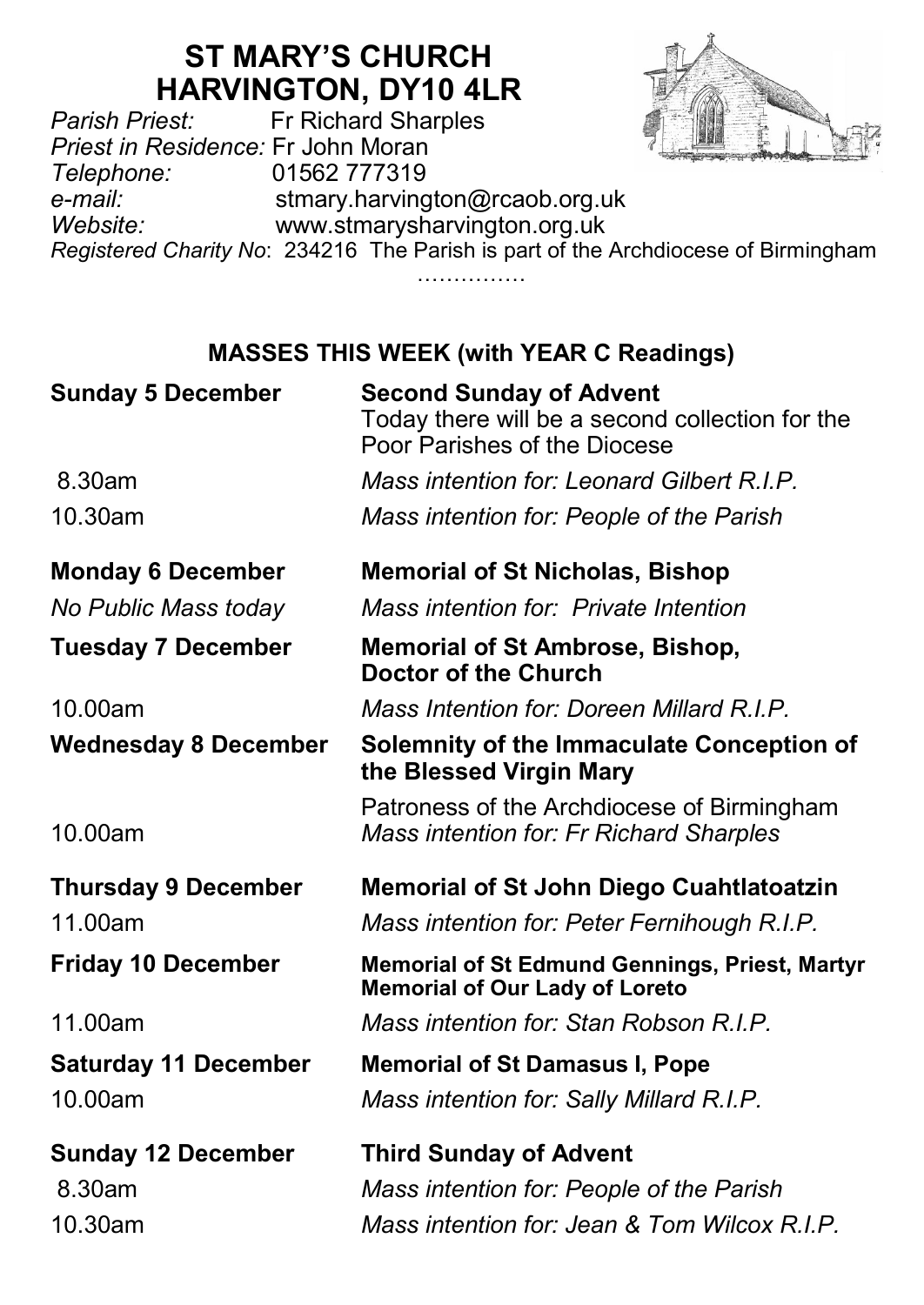**Anniversaries in December:** Rev Sylvester Jenks (1714), Rev Thomas Atherton (1758), Sir Charles Throckmorton (1840), Charles Spink (1885), Edward Hailes (1912),ElaineMulroy (1971), Eric Needham (1996), Cyril Hennessey (1999), Margaret Green (2004), Josephine Packwood (2004), Anthony Bashford, Pauline Reeve (2006), James O'Brien (2012), Marilyn Way (2016), Greg Kelly (2020), Christopher Morrisey (2020)

…………………………………………………………………….

**In your prayers please remember parishioners and friends who are sick:**  Deirdre Brookes, Kathleen Clark, Liz and Lionel Cornish, Bob Grant, Jane and Peter Handley, Kay Hildebrandt, Ann Parry, Clare Saich.

…………………………………..

In your charity, please pray for the repose of the souls of:

**SEAN MCDERMOTT** who died on Friday 19th November. Sean's funeral will take place at St Mary's on Monday 6th Dec at 11.00am

 **ROGER EPHRAIMS** who died on Tuesday 23rd November. Roger's funeral will take place at St Mary's on Monday 13th Dec at 12.00 noon.

May they Rest In Peace

…………………………………………………………..……………………..



… for all your offerings and donations. They are always gratefully received. **Contributions to the Parish: 22nd –29th November** Regular, weekly Gift Aid Direct Debit: £316.00

 Gift Aid Envelopes: £191.00 Loose cash: £192.50



**OFFERTORY DONATIONS** are no longer collected in the pews. If you wish to make a donation on **SUNDAYS** please place your offering in the 'bin' on the porch table. On **other days of the week**  offerings may be placed in the basket on the sanctuary step in front of the altar.

………………………………...



#### **WELCOME TO ST MARY'S!**

We ask everyone attending our premises to take note of the following:

- When inside church, the congregation are **strongly encouraged to wear face coverings** for our mutual benefit.
- If members of the congregation would like to ensure social distancing they may use a **'Please Leave Space'** sign (available in the porch) and place it on the seat beside them in their pew.
- Please spread out and don't kneel if someone is sitting on the pew in front
- 'Track and Trace': If someone attends our premises who is found to be a Covid positive case, we will inform everyone on our parish email database. If you are not on our database and you want to be alerted you may provide us with your contact details or scan the displayed NHS QR code on your phone.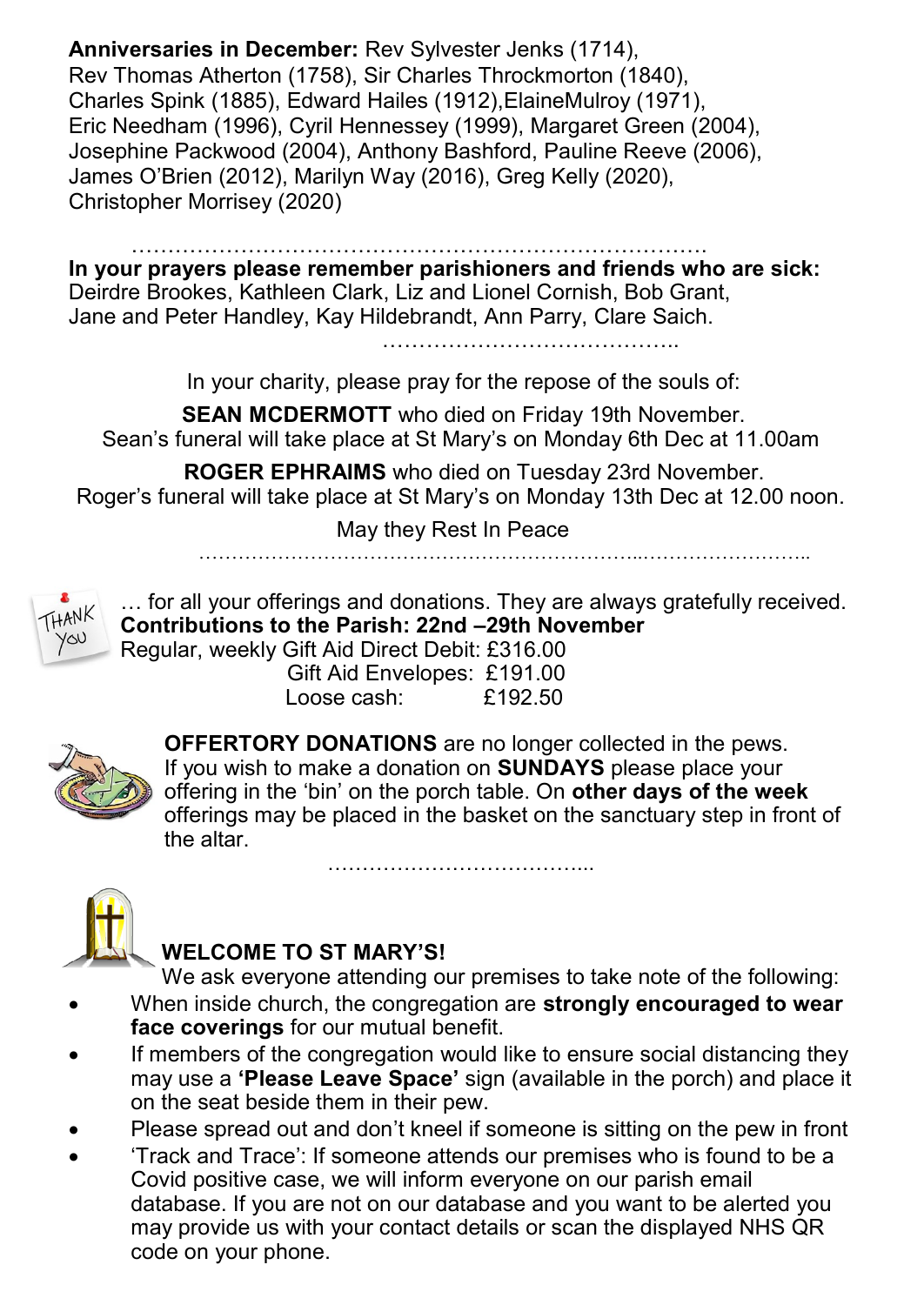

This weekend we are collecting item for our local **FOOD BANK**  www.kidderminster.foodbank.org.uk.

If you would prefer to donate money, rather than the goods listed in last week's newsletter, please make cheques payable to 'The Kidderminster Foodbank' or put cash in an envelope marked

'KIDDERMINSTER FOOD BANK' and put it in the Offertory collection or post cheques directly to: Kidderminster Foodbank, Swan Centre, 9 Blackwell Street, Kidderminster, DY10 2DP

………………………………………………………………...

**TOY APPEAL: Home-Start Wyre Forest** www.home-start.org.uk are helping Santa again this year and need **NEW** toys for any StARC child. Please bring your donations in bags or boxes marked **'HOME START' and bring them to church for collection by SUNDAY 12th DECEMBER**

HARVINGTON HALL

………………………………………… The Management Committee of **HARVINGTON HALL** invite all St Mary's parishioners for a **free tour** of the Hall on either **Saturday 4 December at 12 noon or Sunday 5th at 11.45am.**  Please email or telephone Harvington Hall asap to book your spaces. [harvingtonhall@rcaob.org.uk](mailto:harvingtonhall@rcaob.org.uk) or tel: 01562 777846.

**PLEASE SPONSOR** Hall Manager, Phil Downing who completed his personal challenge of staying 36 hours in a priest hide on Monday and Tuesday  $29<sup>th</sup>/30<sup>th</sup>$ November to raise funds for the Hall. Donations can be made through their website: www.harvingtonhall.co.uk, or directly to the Hall by post or by a personal visit.

………………………………………………………………………...…

The Wyre Forest branch of the **FRIENDS OF THE HOLY LAND** are most grateful for the support received in raising £1600 at the Wine and Supper event held in Kidderminster last week. The FHL will be selling **CHRISTMAS CARDS** at church on **SUNDAY 5TH DECEMBER** 



…. If you need more the following week, our own Piety Stall will be selling cards at church on **SUNDAY 12TH DECEMBER.**

……………………………………………………...



The **HARVINGTON CRAFT GROUP** made a magnificent £115 from the sale of handmade items at the Coffee Morning in St Cassian's church last Saturday and are grateful for all the support received from parishioners. The next meeting of the Group will be on **Wednesday 8th December @ 1.30pm in** Rowberry's tearooms, to continue work on the church cushions project. To see an example of the beautiful work completed so far do take a look at the back pew in church.

The Craft Group will be selling **Christmas wreaths, table decorations and potted bulbs** after both Masses on **SUNDAY 12TH DECEMBER.**



………………………………………..

The response from parishioners to the appeal for warm clothing etc for refugees attempting to come to the UK from France has been tremendous! Thank you for your generosity.